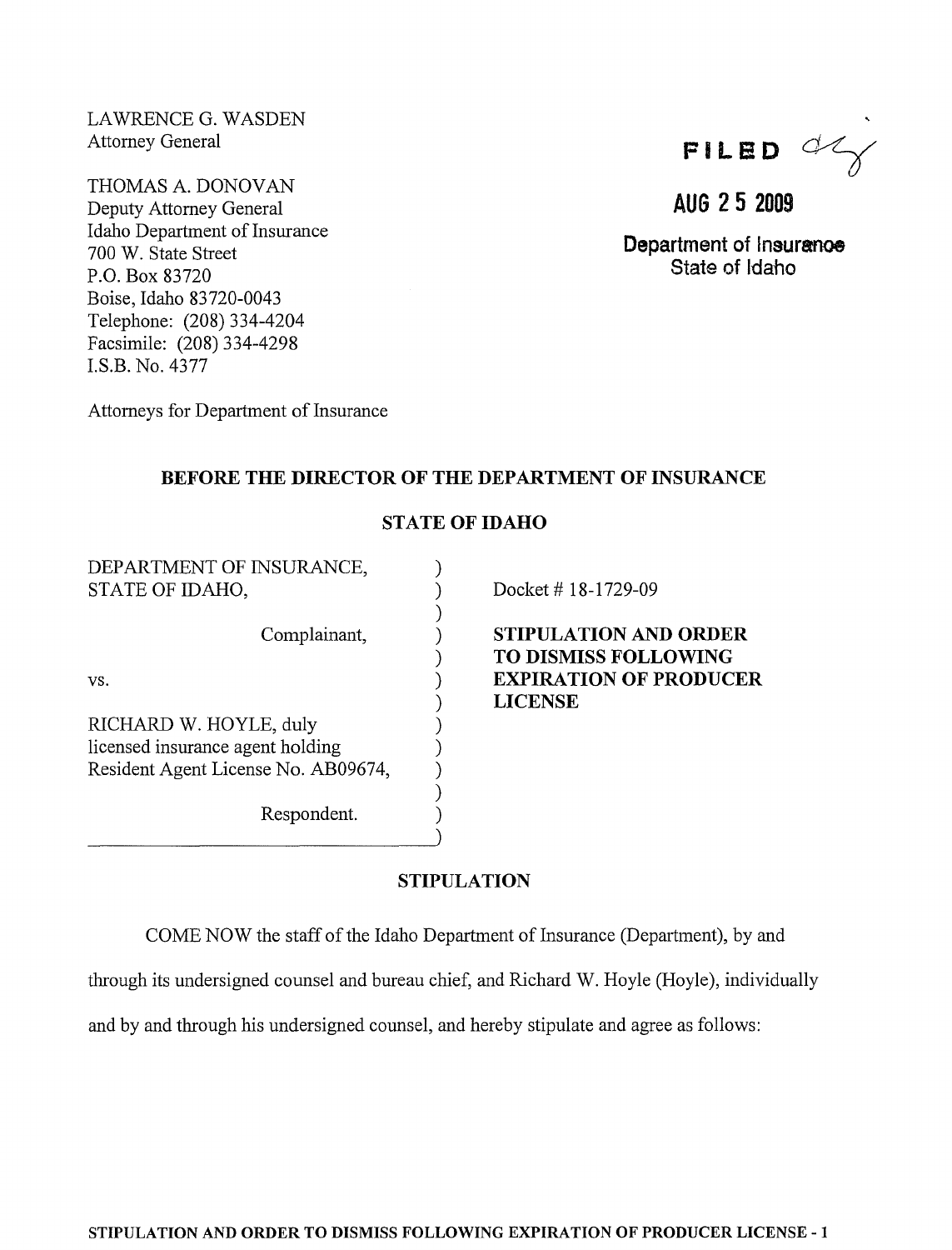Hoyle was formerly a licensed insurance producer in the state of Idaho, holding license No. 9674, which license expired due to non-renewal as of July 1,2006. Hoyle's license was previously on inactive status from September 10, 1997 to June 30, 2006, and he is subject to the provisions of Title 41, Idaho Code, and to the rules of the Department of Insurance promulgated thereunder.

### 2.

The Department filed an administrative Complaint against Hoyle on June 30, 1997 alleging material misrepresentations and fraudulent or dishonest practices, which were and are certain violations of Title 41 of the Idaho Code and seeking the suspension of his agent license. Pursuant to a Stipulation and Order, signed by the Director of the Department on September 10, 1997, the Department and Hoyle stipulated that Hoyle's license would be placed on inactive status and the administrative case would be stayed pending resolution of a criminal case pending in the Fourth District Court. Hoyle was advised in 2000 that following the reactivation of the administrative case, the Department planned to file an amended complaint including additional allegations and seeking the revocation of his license.

### 3.

On or about June 13, 1997, an indictment was filed in the Fourth Judicial District Court of the State of Idaho (Fourth District Court) under Case No. H9700620, alleging that Hoyle had committed crimes constituting felonies, some of the factual allegations of which were nearly identical to the factual allegations made by the Department in its Complaint in the administrative case. Following a ten-week trial in Criminal Case No. H9700620 where the jury was unable to

### **STIPULATION AND ORDER TO DISMISS FOLLOWING EXPIRATION OF PRODUCER LICENSE** - 2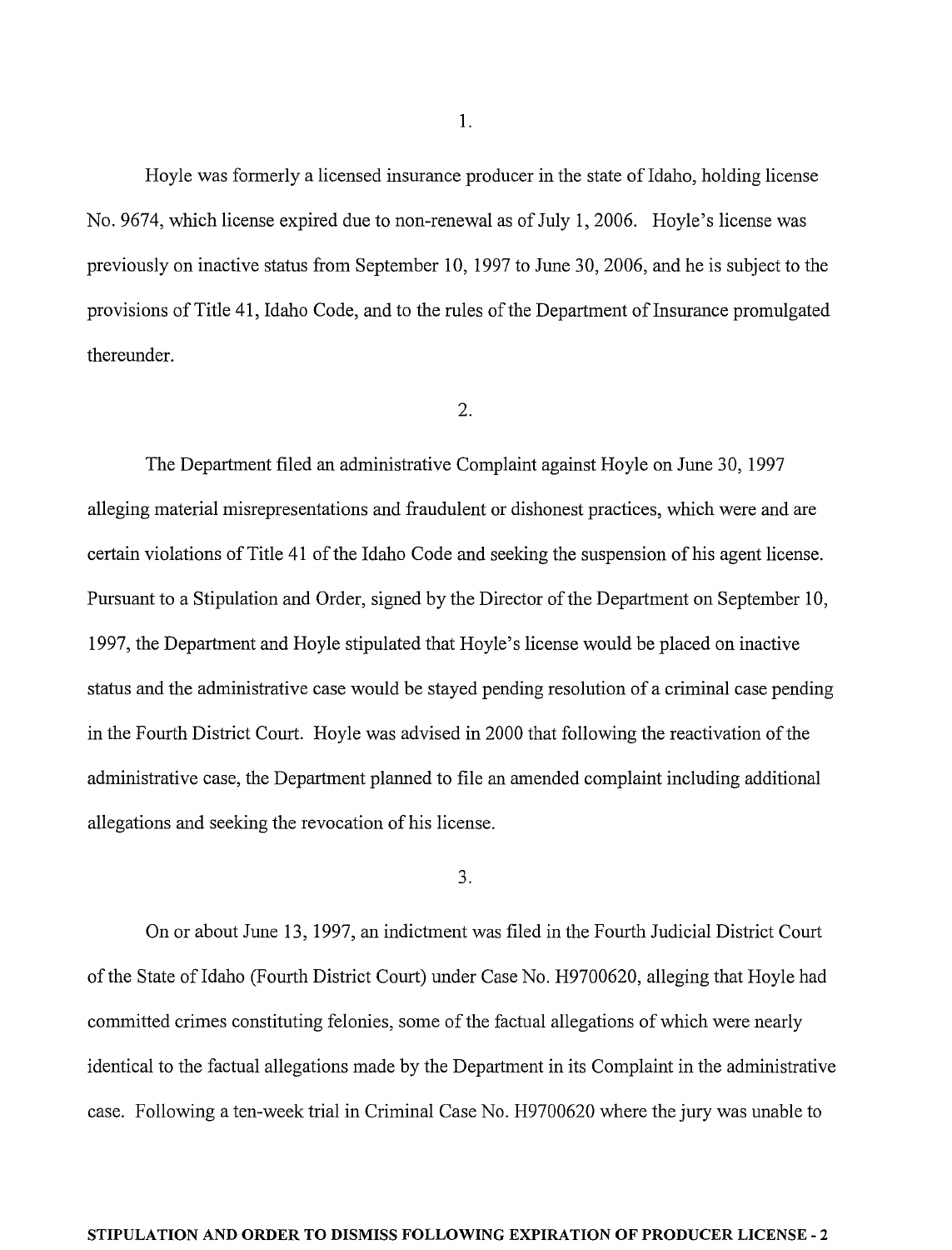reach a unanimous verdict, the trial court declared a mistrial and granted a new trial. This decision was upheld on appeal. *See State* v. *Hoyle,* 140 Idaho 679, 99 P.3d 1069 (2004). Hoyle filed a petition for writ of habeas corpus in federal district court, which petition was denied by the district court, and the denial was affirmed by the United States Court of Appeals, Ninth Circuit. *See Hoyle* v. *Ada County,* 501 F.3d 1053 (9th Cir. 2007). Criminal Case No. H9700620 was ultimately dismissed upon appeal as the state had filed a new criminal case, No. 0000795.

#### 4.

Although Hoyle continued to renew his producer license for several years while it remained on inactive status, as of July 1, 2006, Hoyle allowed his license to expire by failing to renew it. Thus he has remained unlicensed since that date.

### 5.

Hoyle and the State of Idaho have resolved the criminal case as set forth in the Amended Indictment, Case No. CR-FE-0000795, attached hereto and incorporated herein as Exhibit A, and the Withheld Judgment and Probation Order in Case No. H0000795, attached hereto and incorporated herein as Exhibit B. As set forth in Exhibits A and B, Hoyle pled guilty via *Alford*  pleas to two counts of Withholding, Misappropriating or Converting Received Funds, misdemeanors under Idaho Code §§ 41-1016 and 41-117.

### 6.

Now therefore, based upon the foregoing, Hoyle and the Department desire to settle and resolve the issues raised in this administrative contested case. Based on his *Alford* plea to violations of Idaho Code  $\S$  41-117 and 41-1016 in Case No. 0000795, Hoyle and the Department agree to the imposition of an administrative penalty of Two Thousand Dollars (\$2,000), which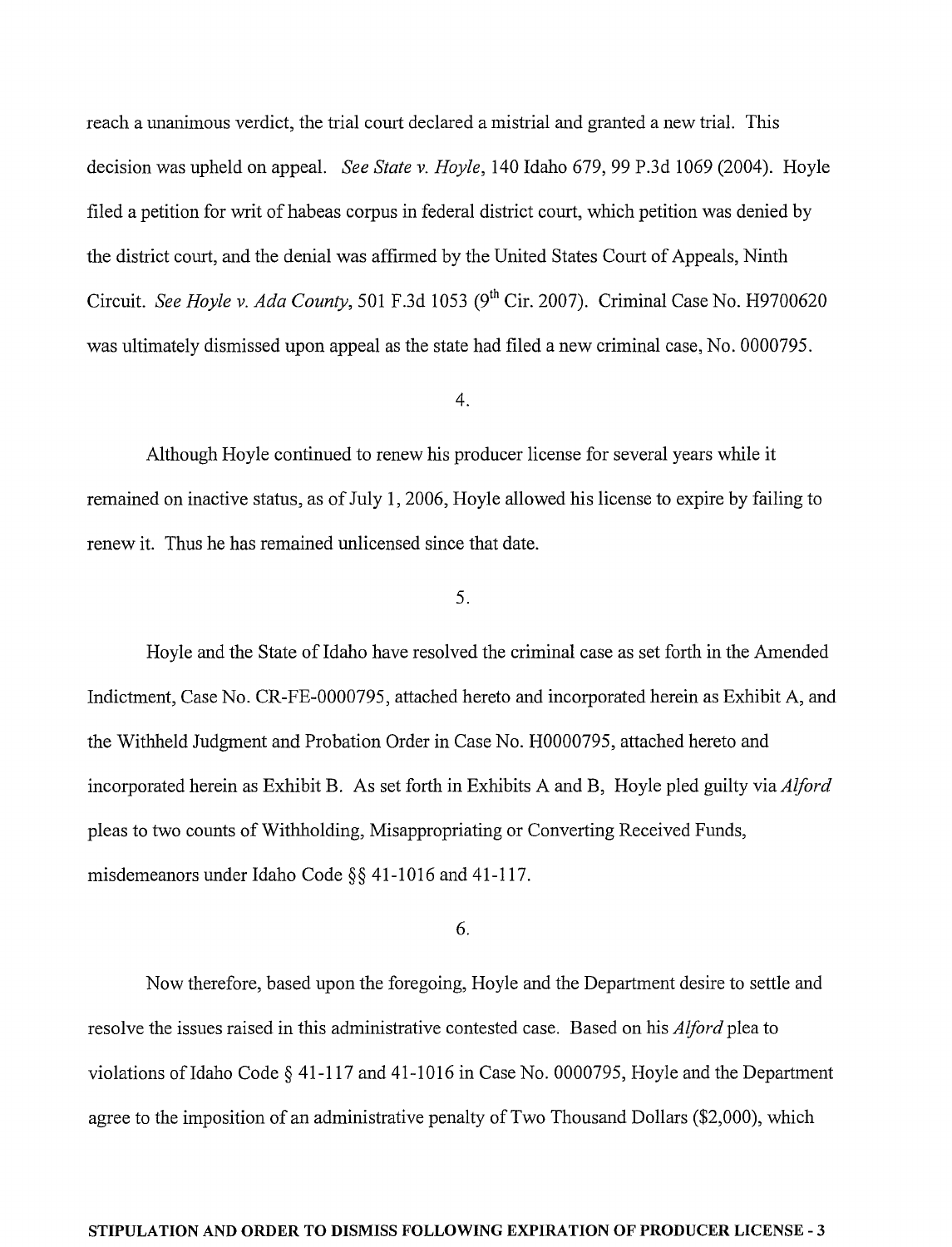amount shall be suspended indefinitely, but which shall be due and payable immediately upon Hoyle's application for a producer license in Idaho or any other jurisdiction. The parties understand and agree that if Hoyle applies for a license in the future, it will be reviewed in the normal course and nothing in this Stipulation precludes the Department from considering information it deems relevant to that process. No attorneys' fees or costs are sought by or shall be awarded to either party.

7.

The parties waive their rights to a hearing and to present evidence on the issues raised in the Complaint and believe the stipulated settlement is an efficient, reasonable, and appropriate resolution of this matter. The parties ask the Director to enter an order in the form attached or substantially similar adopting this Stipulation and conclusively resolving this contested case. The parties also waive their rights to seek any reconsideration and judicial review of any order

adopting this Stipulation. ~ DATED this  $24$  day of  $\frac{\text{A}}{24}$  2009.

IDAHO DEPARTMENT OF **INSURANCE** 

Jim Genetti Buread Chief

Richard W. Hoyle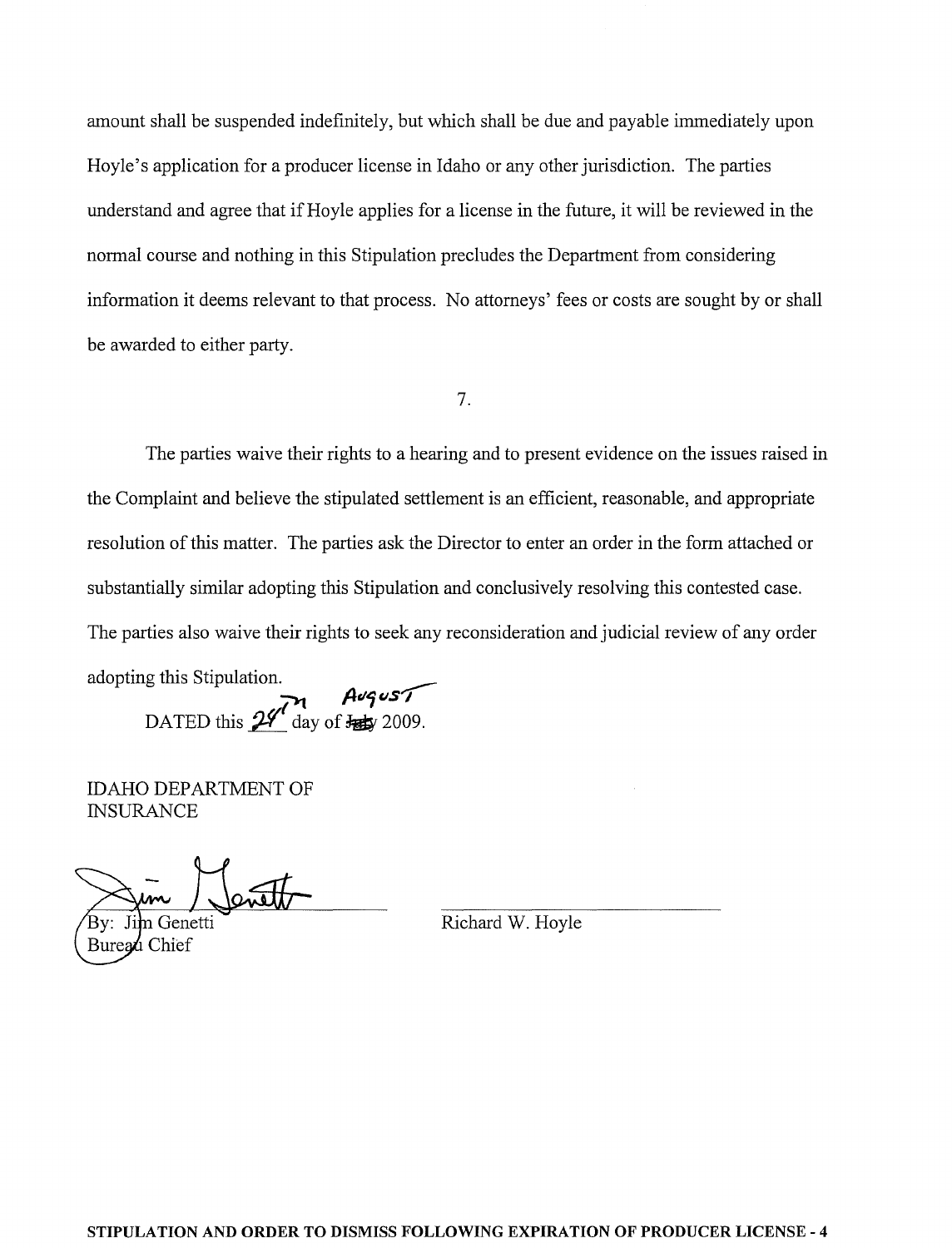PAGE 08/20/2009  $11:34$ 2083424200 LEROY LAW OFFICE 02 p.5 Aug 20 2009 10:48AM HP LASERJET FAX 09/19/2009 10:02 2093424206 LEROY LAW OFFICE PAGE 85

amount shall be suspended indefinitely, but which shall be due and payable immediately upon Hoyle's application for a producer license in Idaho or any other jurisdiction. The parties understand and agree that if Hoyle applies for a license in the future, it will be reviewed in the normal course and nothing in this Stipulation precludes the Department from considering information it deems relevant to that process. No attorneys' fees or costs are sought by or shall be awarded to either party.

7.

The parties waive their rights to a hearing and to present evidence on the issues raised in the Complaint and believe the stipulated settlement is an efficient, reasonable, and appropriate resolution of this matter. The parties ask the Director to enter an order in the form attached or substantially similar adopting this Stipulation and conclusively resolving this contested case. The parties also waive their rights to seek any reconsideration and judicial review of any order adopting this Stipulation.

DATED this day of July 2009.

**IDAHO DEPARTMENT OF INSURANCE** 

Richard W

By: Jim Genetti **Bureau Chief**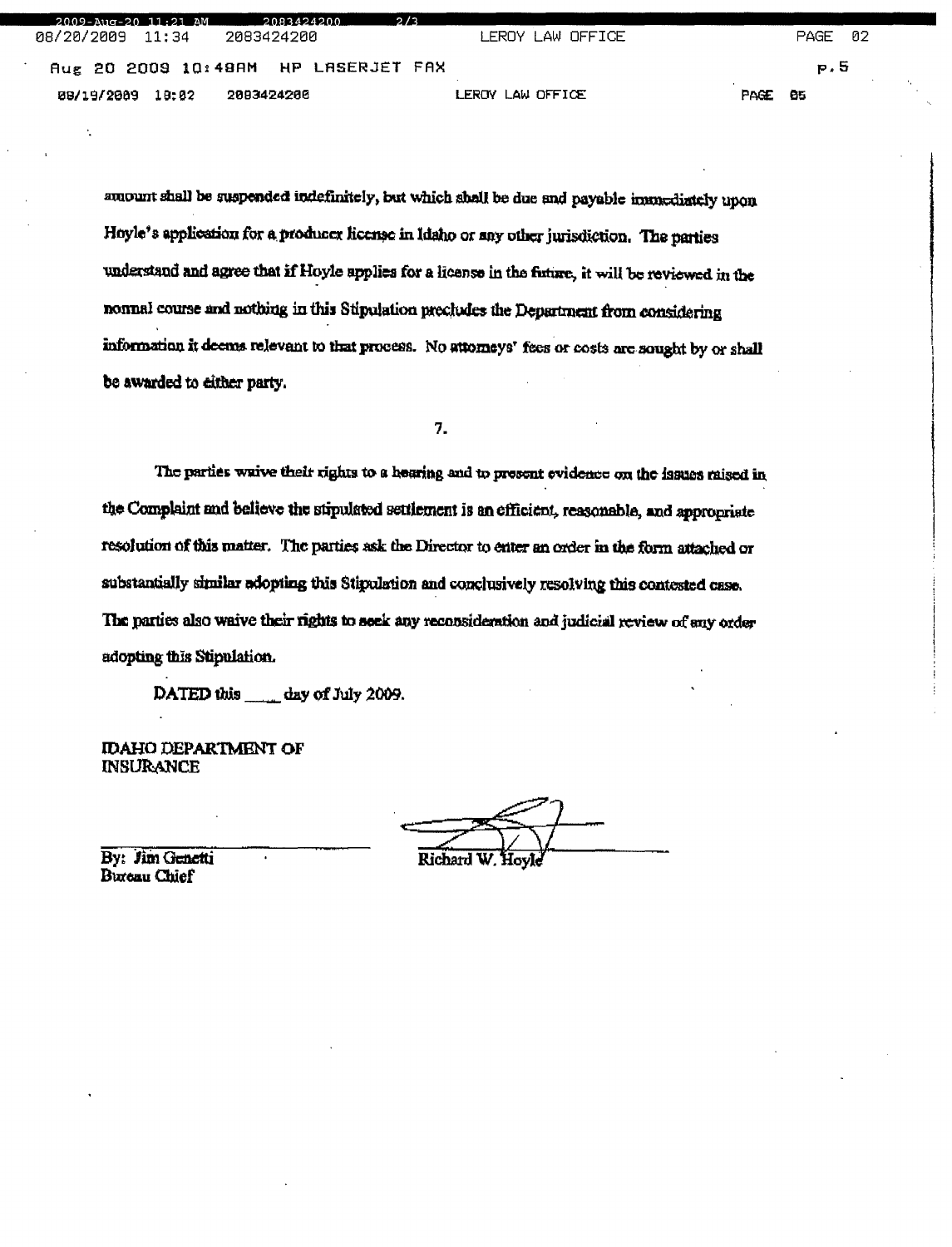| 3/3<br>$2009 - \text{Aug} - 2011.21$ AM $2083424200$ | LEROY LAW OFFICE |                | PAGE 03 |  |
|------------------------------------------------------|------------------|----------------|---------|--|
| Aug 20 2009 10:48AM HP LASERJET FAX                  |                  |                | P - 6   |  |
| 2083424200<br>08/19/2009 10:02                       | LEROY LAW OFFICE | <b>PAGE 06</b> |         |  |

Reviewed and Approved:

OFFICE OF THE ATTORNEY GENERAL

By: Thomas A. Donovan Deputy Attorney General Attorneys for the Department of Insurance

**LEROY LAW OFFICES** . (W By: David H. Leroy

Attorney for Richard W. Hoyle

#### **ORDER**

IT APPEARING FROM THE FOREGOING THAT GOOD CAUSE EXISTS, IT IS HEREBY ORDERED that the foregoing Stipulation of the parties is adopted and accepted in full and made a part of this Order. It is further ordered that based on Hoyle's guilty pleas in Case No. 0000795 to violations of Idaho Code §§ 41-117 and 41-1016 an administrative penalty in the amount of Two Thousand Dollars (\$2,000) is hereby imposed on Richard W. Hoyle which amount shall be suspended indefinitely, but which penalty shall be due and payable immediately upon Hoyle's application for a producer license in Idaho or any other jurisdiction. Given the parties' waiver of their rights to seek reconsideration and judicial review, no language regarding notice of such rights is included herein this final order.

DATED and EFFECTIVE this day of 2009.

> WILLIAM DEAL, Director Idaho Department of Insurance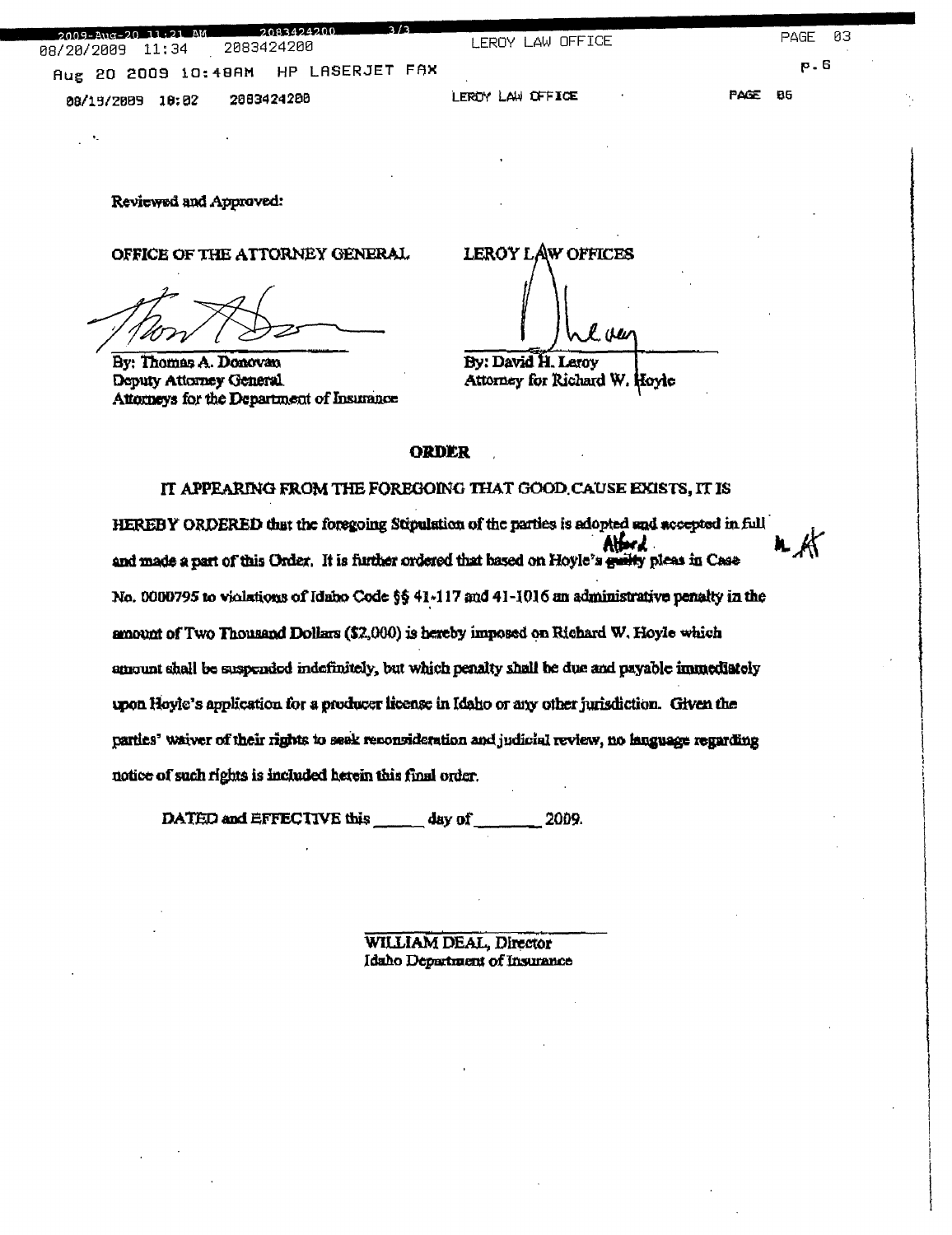Reviewed and Approved:

### OFFICE OF THE ATTORNEY GENERAL

#### LEROY LAW OFFICES

By: Thomas A. Donovan Deputy Attorney General Attorneys for the Department of Insurance By: David H. Leroy Attorney for Richard W. Hoyle

### **ORDER**

IT APPEARING FROM THE FOREGOING THAT GOOD CAUSE EXISTS, IT IS HEREBY ORDERED that the foregoing Stipulation of the parties is adopted and accepted in full and made a part of this Order. It is further ordered that based on Hoyle's Alford pleas in Case No. 0000795 to violations of Idaho Code  $\S$ § 41-117 and 41-1016 an administrative penalty in the amount of Two Thousand Dollars (\$2,000) is hereby imposed on Richard W. Hoyle which amount shall be suspended indefinitely, but which penalty shall be due and payable immediately upon Hoyle's application for a producer license in Idaho or any other jurisdiction. Given the parties' waiver of their rights to seek reconsideration and judicial review, no language regarding notice of such rights is included herein this final order.

DATED and EFFECTIVE this  $25<sup>7</sup>$  day of  $40057$  2009.

Idaho Department of Insurance